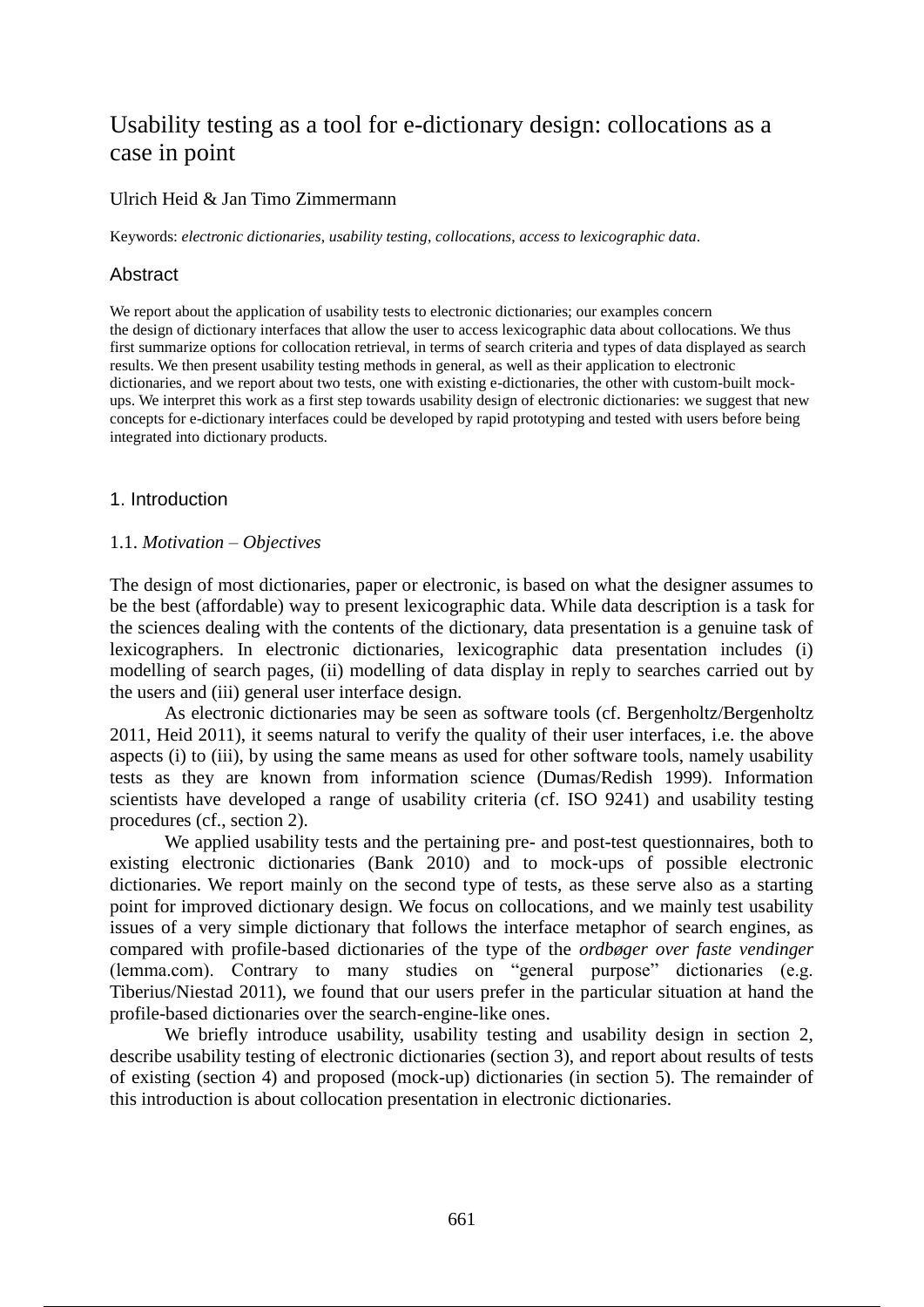#### 1.2. *Presenting lexicographic data about collocations in electronic dictionaries*

Notion of 'collocation': We use a notion of 'collocation' that is anchored in Hausmann's approach to collocations (cf. Hausmann 2004, etc.) and which assumes the existence of a collocation base (autosemantic element) and a collocate (synsemantic element), which are in a syntactic relationship, e.g. verb+object, noun+adjective, etc. (cf. Bartsch 2004:76). This view is shared by a number of collocation dictionaries, most prominently by the *Oxford Collocations Dictionary for Students of English*, OCDSE (McIntosh Ed., 2009).

Access to collocations: In the following, we adopt a user-oriented view on electronic dictionaries that is inspired by the Function Theory of lexicography (cf. e.g. Tarp 2008). We make reference to cognitive as well as to communicative situations in which (electronic) dictionaries may be used. Among the latter, we follow the theory in distinguishing text production and text reception functions.

As collocations show the above mentioned semantic polarity, a production-oriented dictionary will give access from the base to all collocations which are typical for that base. To ease search in the dictionary, the collocates may be sorted by category (e.g. the base *line*<sub>N</sub> plus all its adjectives, such as *straight line*, *dotted line*, ...) or by meaning (onomasiological collocation dictionary). The explanatory combinatorial dictionaries (ECDs) of the tradition of Mel'čuks Meaning  $\leftrightarrow$  Text Theory are typical production-oriented collocation dictionaries, where the Lexical Functions used to explain collocations can be seen as a device supporting access by meaning: they are generalizations of collocate meaning (e.g. causative, inchoative, etc.) that allow the user to identify appropriate collocations of a given base by searching for these abstract meanings.

For text reception, the situation is different. If the user has an understanding problem, (s)he likely does not understand the reading of the collocate, and probably, if the base is polysemous, also not the reading of the base. (S)he may in addition not even be aware of being in presence of a collocation. To optimally support a user in such a situation, the electronic dictionary should give access to collocations (i) from the collocate, (ii) from the base and (iii) from the word combination as a whole.

Lexicographic data types: The lexicographic data types that need to be given in a dictionary also differ according to the usage situation: for production, a user needs to know how to insert the collocation into a sentence (s)he is constructing, i.e. diasystematic marks and in particular syntactic properties must be given. A detailed account of linguistic properties that might need to be described in such a situation is given e.g. in Heid/Gouws (2006). Syntax is less important for text reception. Here the meaning explanation (or: gloss) is the main piece of information to be provided.

Phases of the search processes: Electronic dictionaries are quite similar to other information tools, in so far as their use typically involves two phases: the formulation of a query, i.e. searching, and, secondly, the output of a search result. For users, the tasks involved in these two phases are (i) formulating queries, which may include the selection of properties of the searched item; (ii) interpreting the search result, which may include the selection of the appropriate result, if several results are provided. Dictionary users need to go from their information need via both of the above phases to lexicographic data that fulfil their information need (cf. Tarp 2008). In entries of printed dictionaries, the first phase consists in macrostructural search, typically in the alphabetical lemma list of the dictionary, and the second phase in the reading and checking of the microstructural indications, e.g. for appropriate readings of the lemma, where the targeted collocations are included.

The Van Dale dictionaries of the 1990s used specific devices to guide users to collocation on the basis of a semantic profile of the readings of the headword, combined with category-based access to the collocations: the cijfer-punt-cijfer-code used in these dictionaries allowed users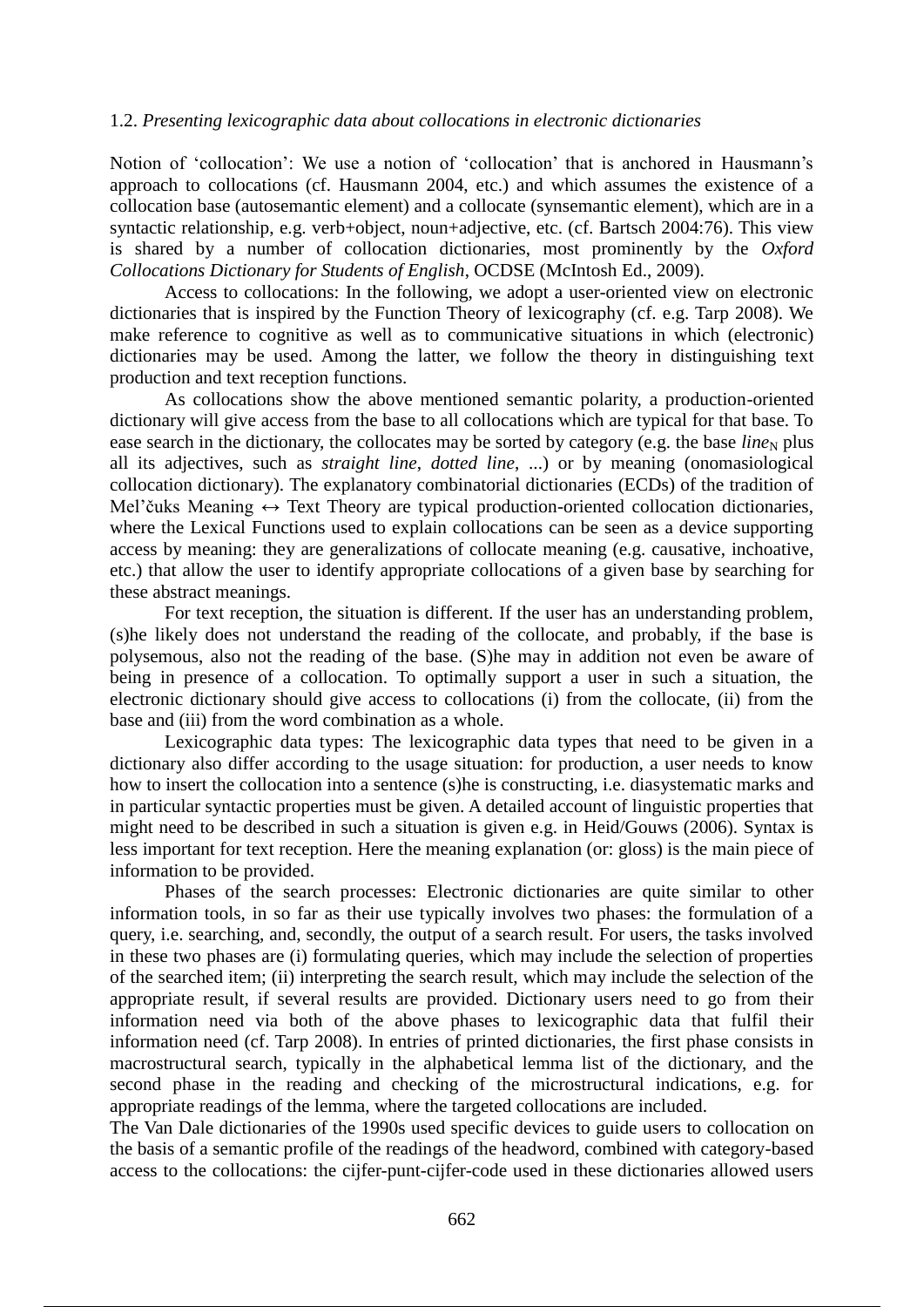to first identify the reading of the base they were interested in, and to then only check the collocations made up of the selected readings plus a collocate of a selected word category. As a consequence, users had to perform three steps in he first phase of the look-up process: (i) alphabetical search for the headword, (ii) identification of the appropriate headword reading, and (iii) selection of the appropriate word class of the collocate. This precise search led to a precise result: typically between one and five collocations from which it was easy to choose.

In long entries of other printed dictionaries, which do not use the Van Dale system, typically the first phase only consists of alphabetical search for the headword, and is consequently quick, while the second phase involves detailed checking of numerous indications and may thus require quite some time.

For electronic dictionaries, and for the two functions of text production vs. text reception, we summarize options for the two phases of the look-up process in table 1: different ways of stepwise entering collocation-related searches in an electronic dictionary, and the system feedback we expect, in terms of lexicographic data types. As a good collocation dictionary should contain a substantial amount of collocations, it may be necessary to present these in several steps; displaying them all on one screen may be confusing for the user. We number different options of access (cf. "type" column in table 1), for later reference.

| <b>Function</b> | <b>Type</b>    | <b>Step</b> | <b>Search Criterion</b>                              | Output                                                                         |
|-----------------|----------------|-------------|------------------------------------------------------|--------------------------------------------------------------------------------|
| Production      | -1             | 2           | base lemma, reading<br>semantic type                 | available semantic types<br>collocation+properties                             |
|                 | 2              | 2<br>3      | base lemma<br>category of collocate<br>semantic type | available category types<br>available semantic types<br>collocation+properties |
| Reception       | 3              | 1           | collocation                                          | meaning of collocation                                                         |
|                 | $\overline{4}$ | 2<br>3      | collocate<br>base category<br>collocation            | available base categories<br>list of collocations<br>meaning of collocation    |
|                 | 5              | 2<br>3      | base<br>category of collocate<br>collocation         | categories of collocates<br>list of collocations<br>meaning of collocation     |

**Table 1.** Possible search and output steps in collocation retrieval from electronic dictionaries

## 2. Usability, usability testing, usability design

According to the ISO standard ISO 9241-11, t

# 2.1. *Usability of software*

Developers of software tools for the consumer market have a tradition in usability testing and usability design of their products. Both are methods from information science aimed at ensuring that users are indeed able to successfully work with information-related products. The key aspects of usability are the following:

- Effectiveness: does a product provide the service it is supposed to?
- Efficacy: is the time and effort a user must invest to get the product to provide its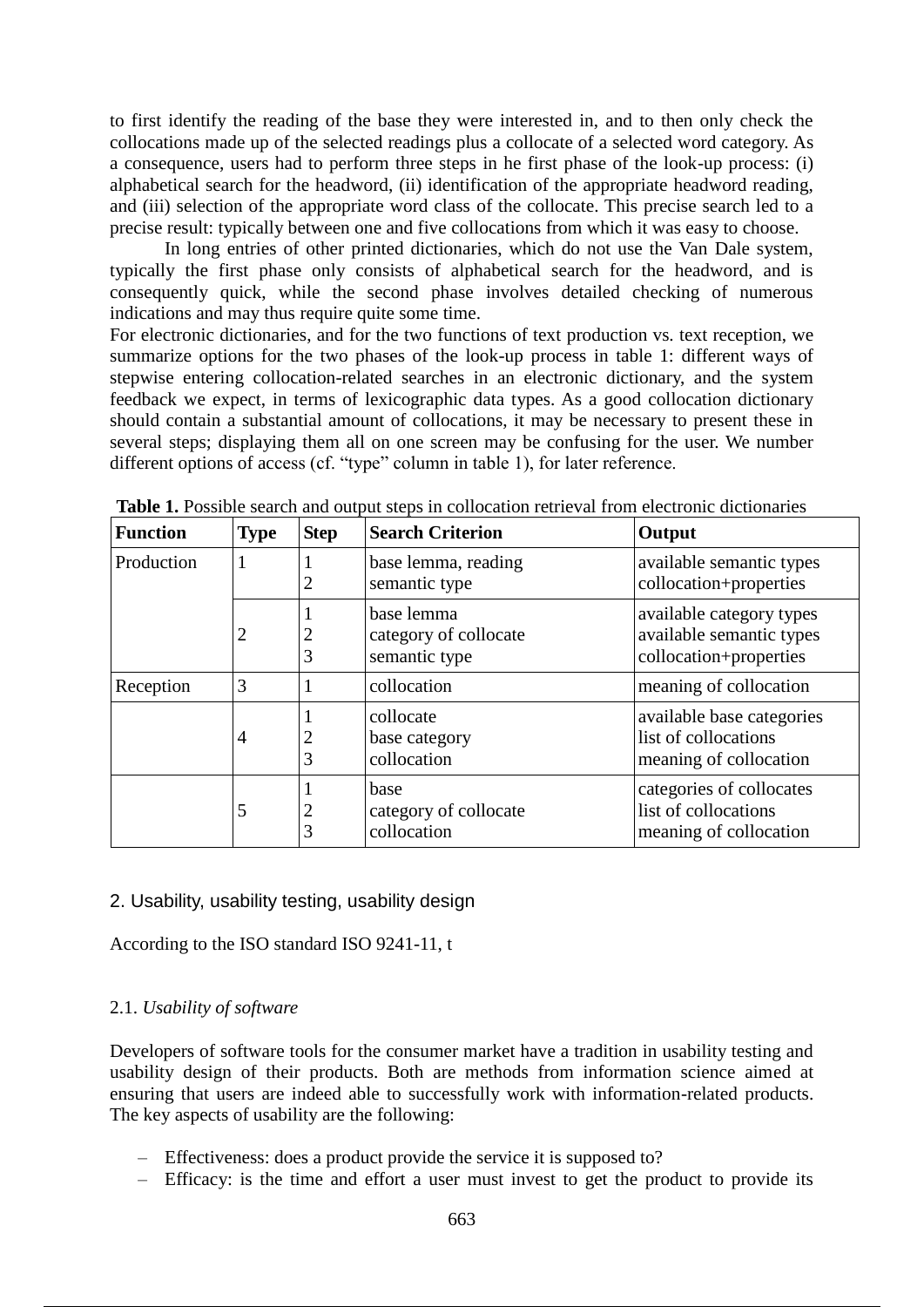service commensurate to the task?

– User satisfaction: does the product perform to the users' delight, and perhaps better than expected?

If the first two properties are measurable more or less objectively, the last one is subjective. Obviously, it is correlated with the first two ones: for example, a product which is not effective and/or not efficient will likely not cause users to be satisfied. For more details on usability, see e.g. Dumas/Redish (1999).

#### 2.2. *Usability testing*

On the basis of the above rough outline definition of usability, information scientists have developed usability testing methods, as well as usability design techniques. The former include tests with experts and tests with subjects from the prospective user group, while the latter takes care to feed the results of the tests back into the process of the design of functions and user interaction aspects of the product under study.

The usability testing discussed in this paper is based on sessions with student users in a usability laboratory; such a laboratory consists of a standard computer on which the tested software is run, and of specialized software (i) to minute users' mousing and keystroke patterns, (ii) to record their oral statements during the use of the software (e.g. via think-aloud protocols) and (iii) to possibly record their gaze by means of an eye-tracker.

Usability laboratory tests typically are based on hypotheses about the software tested, and on three steps: a pre-test questionnaire for gathering data about the subjects and their expectations about the product, the actual laboratory test, and a post-test questionnaire. The laboratory test is based on tasks which the subjects have to carry out with the help of the software product, and which should be as close to the "real" use of the product as possible. Post-test questionnaires are mostly used to capture aspects of user satisfaction: users are asked

to rate features of the tools they tested, individually or comparatively.

## 2.3. *Interpreting usability tests*

The objective of laboratory tests is to find major difficulties in the use of the given software: if, e.g., more than half of the users independently run into trouble with a feature of a software product, this cannot be their fault, but it is then rather a design deficit. Thus laboratory tests can serve to identify problems of the effectiveness and efficiency of the tested product; for the latter, time to task completion is often a good indicator.

Usability tests are typically performed with small numbers of subjects, between 15 and 30. They are not meant to be interpreted quantitatively, beyond the simple identification of tendencies concerning design errors. Thus, it does not matter whether 46% or 54% of the users have a problem, but the fact that about half of the users do experience the same problem, indicates that the problem is real, and design-related.

#### 3. Usability tests of electronic dictionaries

Above, we noted that electronic dictionaries are a type of software tools. They can thus be tested for usability issues like any other software product (cf. Heid 2011). Our basic motivation for doing so is that some electronic dictionaries we used were comparatively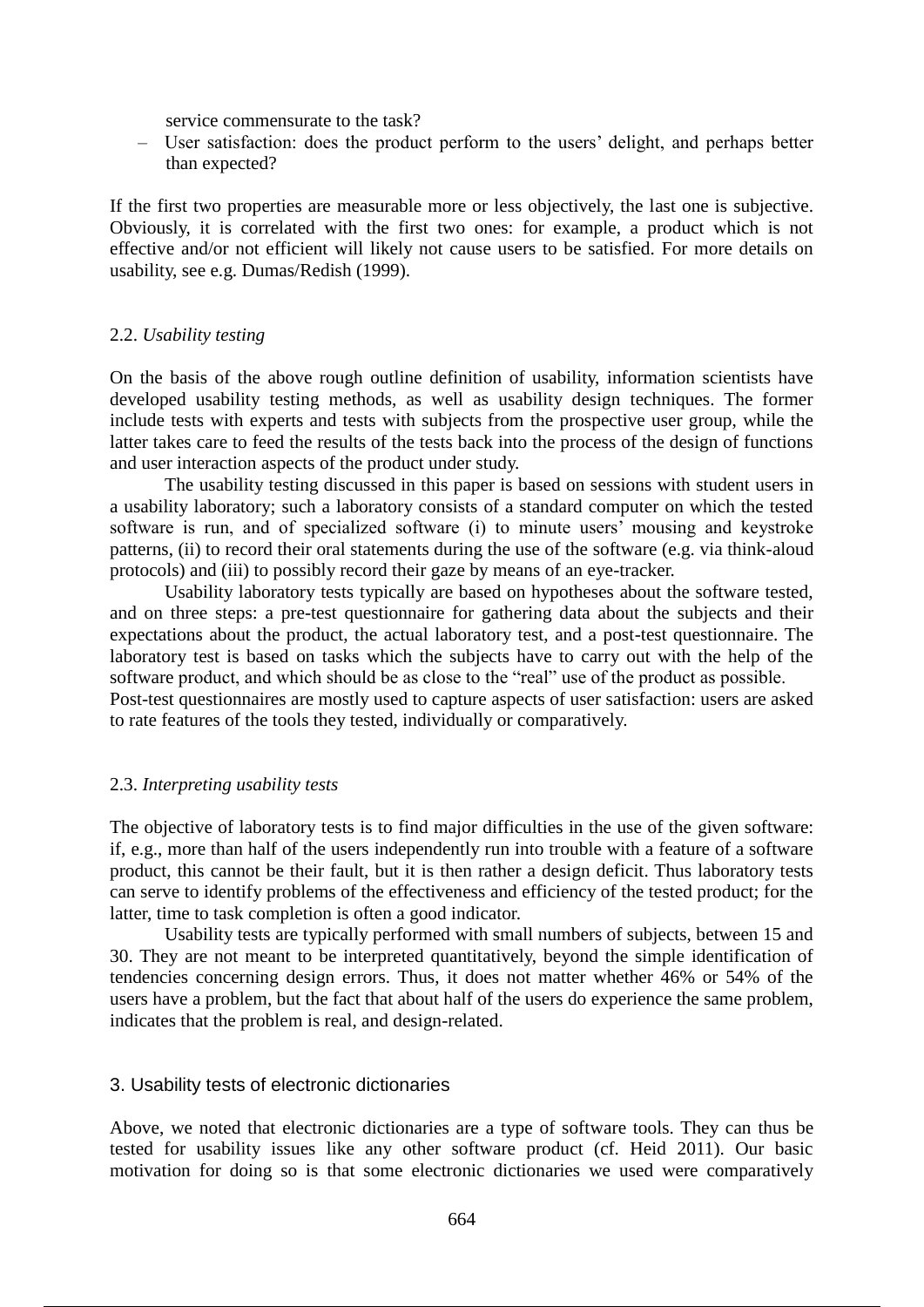complex, and it was not a priori clear how well users would be able to manipulate this complexity. In a second step, we intended to test the working methodology of usability design: we wanted to understand whether the development of interfaces of electronic dictionaries could be carried out as a cycle of prototyping and usability testing. Both are inspired by the observation that electronic dictionaries should evolve more towards their users, e.g. by investing into devices that make them appropriate for certain types of users.

## 3.1. *Dictionary usability testing and dictionary use studies*

Usability testing has to our knowledge so far not been applied to electronic dictionaries; its objective is related with that of studies on dictionary use, but it differs from these in a number of points. It is task-based, as dictionary use studies are, but the objective is more focused: not to understand in general how users work with a dictionary, but to test one or more dictionaries for problems at the level of functionality, of the graphical user interface (i.e. of data presentation) or of the metalanguage used.

Typical usability criteria are conformity to user expectations, consistency, error tolerance, learnability and memorability etc., which are much less in the focus of "traditional" studies on dictionary use. As mentioned, usability studies are mostly interpreted qualitatively, more than quantitatively. And usability testing starts from the assumption of a (close to) perfect tool and identifies possible imperfections. It can be used on single tools or in a setup where several dictionaries are compared.

## 3.2. *Tasks in usability tests of dictionaries*

In our tests, we started from a simplistic version of the typology of dictionary use situations discussed by Tarp 2008. We worked with text production and text understanding tasks. Text production tasks concern, for example, the choice of collocates for a given base (reading), or a situation where users must decide which of two possible collocation candidates is better (or the only adequate one). Reception-oriented tasks concern the identification of readings, or the translation from a foreign language to the mother tongue, etc.

## 3.3. *Subjects*

In our tests, we had German students of second and third year university courses in languagerelated fields working with the dictionaries. The first series of tests (cf. section 4) involved 31 students from different study programmes, while the second one (sect. 5) was administered to 13 students of translation science and specialized communication.

## 4. Usability tests of three different electronic dictionaries

Christina Bank has carried out a comparative usability evaluation of three electronic dictionaries (cf. Bank 2010):

- the German and Italian learners' dictionary ELDIT;
- the French learners' dictionary BLF, *Base lexicale du français* (now ILT; Bank used the version of January 2010);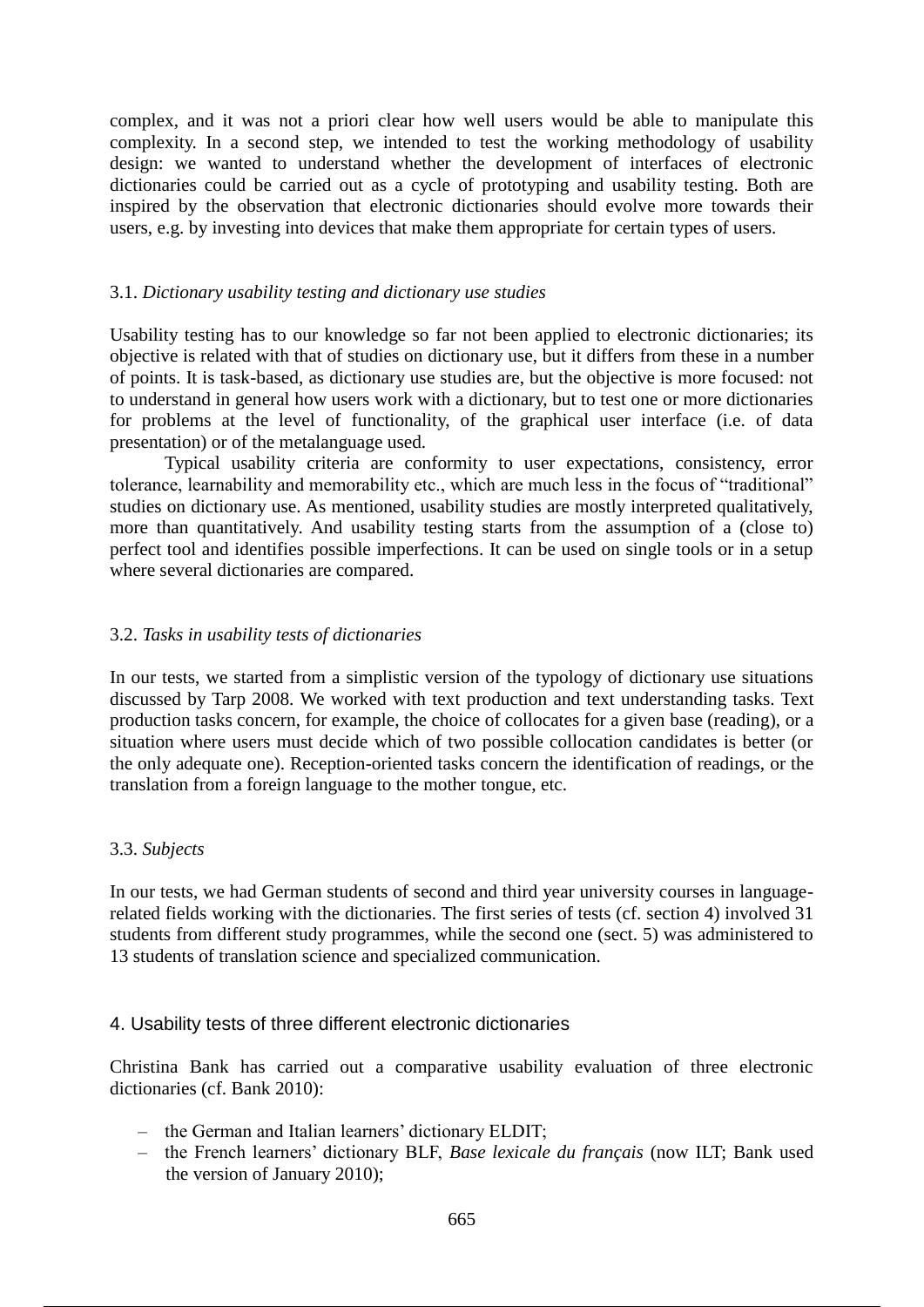– the German scientific online dictionary OWID.

Access to collocations differs in these dictionaries: ELDIT lists all collocations of a base lemma; BLF allows for access according to type 3 (cf. Table 1), and OWID according to type 1. In BLF, multiword items needed, at the time of the tests, to be entered by the user into two different search fields<sup>1</sup>; despite related indications in BLF's GUI, most users did not manage to handle this device – likely because it is contrary to their expectations (which are likely based on their experience with web search interfaces). We tested it on *c'est une question de vie ou de mort* (Bank 2010).

In OWID, to get access to collocations, several search steps need to be performed: entering the base lemma, selecting the appropriate reading, opening co-occurrence data. We tested users on the choice between *aus gutem Grund* and *mit gutem Grund*. The depth of the search path again affected the users' success with the tools: here phase 1 of the search process (see section 1.2) was complex, as several steps needed to be performed; their sequencing seemed not to be self-evident to all users.

Overall, the impression from the tests was that multi-step search massively reduced users' performance with the dictionaries and that there was a preference for simple "one-shot" solutions, similar to the use of a web search engine: enter the search term, hit "return" and get results which then are to be interpreted interactively.

# 5. From usability testing to usability design: Comparing mock-ups of a collocation dictionary

Methodological conclusions from the first set of tests were the following:

- in order to use the tests as a comparative diagnostic tool, as many parameters need to be kept identical as possible, such that differences in user behaviour and performance can be clearly attributed to the properties under review; in Bank's (2010) tests, a comparison between the three dictionaries tested was almost impossible: they concern different languages, are intended for different types of public, and they cover collocations with rather different devices;
- the tasks should be relatively homogeneous, to ensure the test persons have no unexpected difficulties with the tasks;
- testing effectiveness and efficiency separately from more subjective features is useful, to avoid interference.

## 5.1. *Prototypes of collocation dictionaries*

An assumption that emerged from the first set of tests, as well as from other user research on electronic dictionaries (e.g. Tiberius/Niestadt 2011) is that many users are so much used to web search engines that they expect electronic dictionaries to work the same way as these: the user inserts a word or word sequence, and the dictionary gives a set of answers from which the user selects. This is opposed to the lexicographic approach of profile-based dictionaries, as discussed by e.g. Tarp (2011) and realized, among others, by the Aarhus electronic dictionaries (lemma.com), where text production and text reception are different profiles. As the distinction between text production and text reception makes a major difference for the presentation of collocations, we decided to compare the following types of dictionary mockups: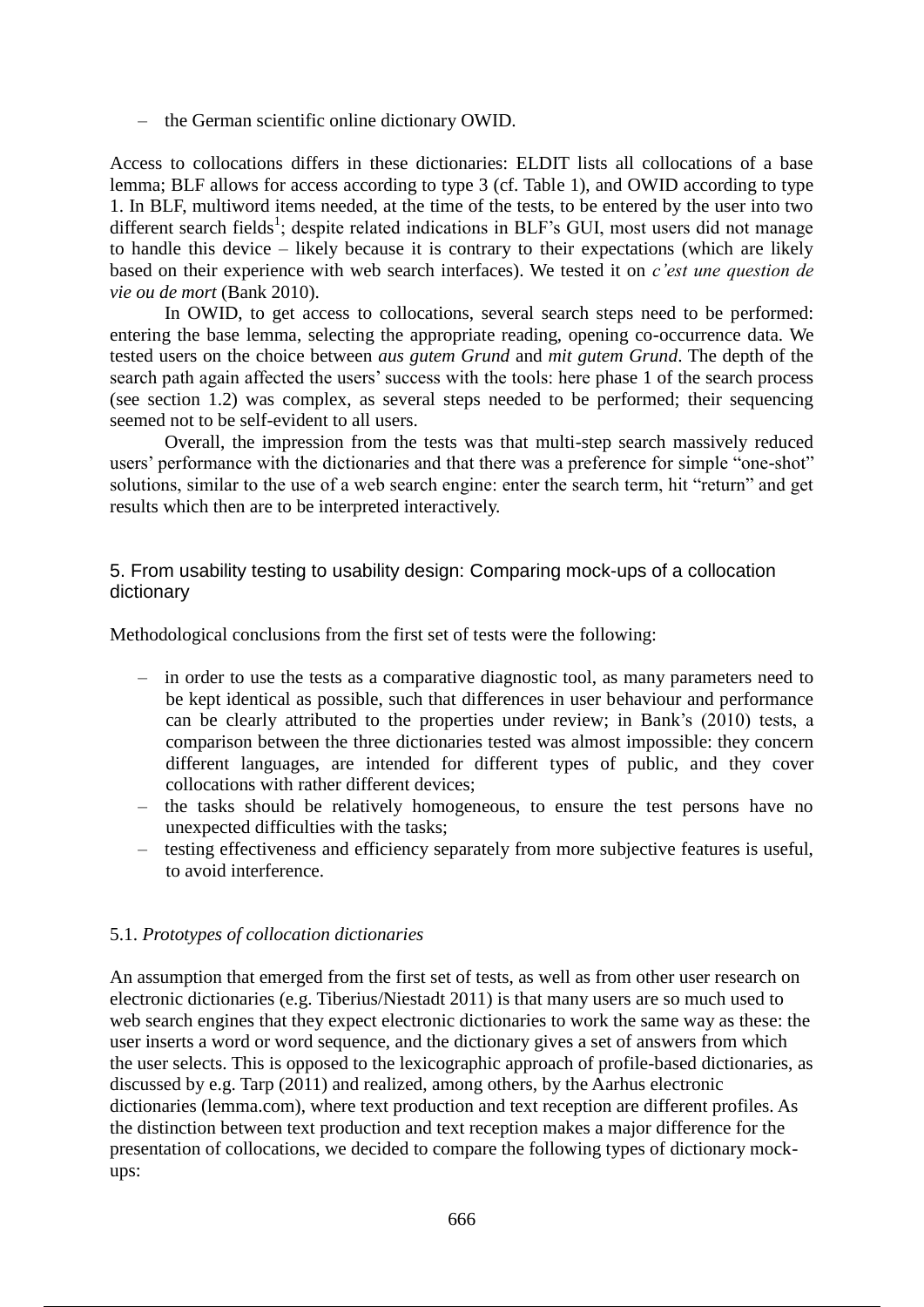- a "one-shot" dictionary that follows the search engine metaphor; it implements a simplified version of type 1 search (cf. table 1): the user inserts a base and gets all available collocations to choose from;
- a production-oriented profile-based dictionary, which exactly implements type 1 access;
- a reception-oriented profile-based dictionary, which implements type 4 access.

The illustrations in figure 1 and 2 show the interfaces of the one-shot dictionary and of the production-oriented profile-based dictionary, respectively.

| Input                       | ٠      |
|-----------------------------|--------|
| drive                       | Search |
| C Reception<br>C Production |        |
|                             |        |
|                             |        |

**Figure 1.** Interface of the mock-up one-shot dictionary.

| Output                          |                                                                                                                                                                             |                             |
|---------------------------------|-----------------------------------------------------------------------------------------------------------------------------------------------------------------------------|-----------------------------|
| Search Term                     |                                                                                                                                                                             |                             |
|                                 |                                                                                                                                                                             |                             |
| drive<br>Your search for        | led to the following results:                                                                                                                                               |                             |
| further options:                | drive, n.<br>$(1)$ car journey<br>(2) path, little road                                                                                                                     |                             |
| Readings                        | $\overline{\mathbf{v}}$<br>(3) energy, determination                                                                                                                        |                             |
|                                 | $(4)$ effort<br>$(5)$ [sports:]                                                                                                                                             |                             |
| List of Adjectives/Verbs        | drive, n<br>$(1)$ car journey<br>-ADJ+drive<br>$\overline{\mathbf{v}}$<br>long, short, eight-hour [etc.] 100 km [etc.]<br>pleasant<br>$-V +$ drive                          | $\mathbf{v}$                |
| Paraphrases of Adjectives/Verbs | drive, n<br>$(1)$ car journey<br>- ADJ+drive<br>$\overline{\mathbf{v}}$<br>[duration] long, short, eight-hour [etc.] 100 km [etc.]<br>[properties] pleasant<br>- Verb+drive | $\hat{ }$<br>$\overline{ }$ |
|                                 |                                                                                                                                                                             |                             |
|                                 | $(1)$ car journey<br>$V +$ drive                                                                                                                                            | $\overline{\phantom{0}}$    |
| <b>Examples</b>                 | Let's go for a drive. We took a drive to the coast.<br>$\overline{\mathbf{v}}$                                                                                              |                             |
|                                 | (3) energy, determination<br>$V +$ drive                                                                                                                                    | $\mathbf{v}$                |
| <b>Back</b>                     | EXIL                                                                                                                                                                        |                             |

**Figure 2.** Interface of the mock-up production-oriented collocation dictionary.

## 5.2. *Test results*

A first result of this test suggests that, for the specific task of getting data about collocations, and for the specific public of translation students (who are rather oriented towards the production of high-quality texts), the profile-based dictionaries work better than the searchengine-like one. This is shown by success rates and time to task completion for both production and reception tasks. An example of measurement for a production task is given in figure 3; the task is to find out the correct verb (and its valency) for a given reading of a noun, e.g. *go for a drive* vs. *go on a drive*. In figure 3, the leftmost graph shows the one-shot dictionary, the middle and right graph the profile-based dictionaries.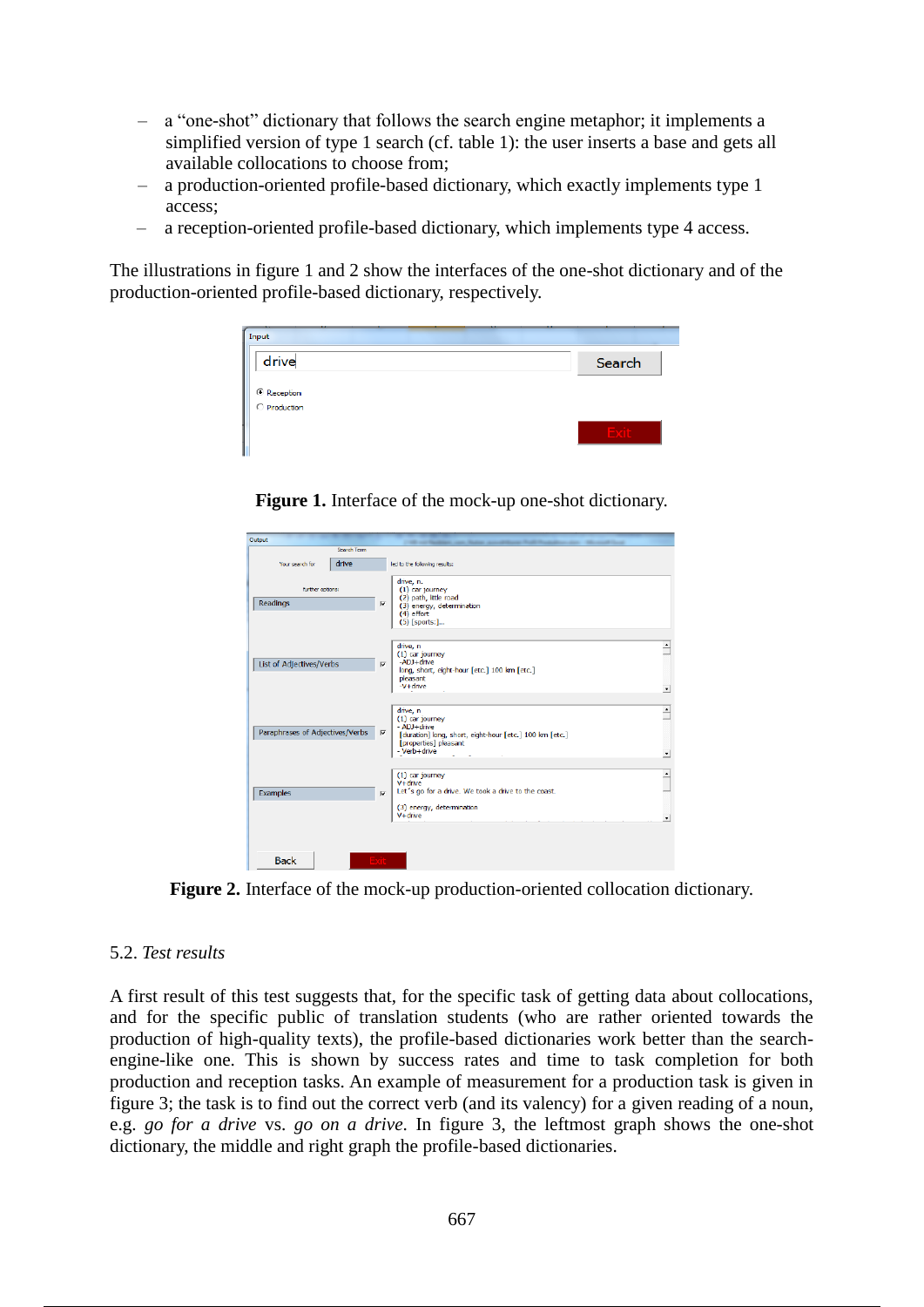

**Figure 3.** Time to task completion for a production-oriented collocation selection task: left to right: one-shot dictionary – production-dictionary – reception-dictionary.

These figures are consistent with user views on the possibilities of focused search (fig. 4) and on the clarity of the result presentation (fig. 5) of the three dictionaries, measured on a fivepoint Likert scale (from left (=very good) to right (very bad)). Users prefer the profile-based dictionaries (marked as No. 2 and 3, in green and red in figures 4 and 5) over the one-shot dictionary in these respects.



**Figure 4.** User opinions on possibilities of focused search in the three mock-up collocation dictionaries.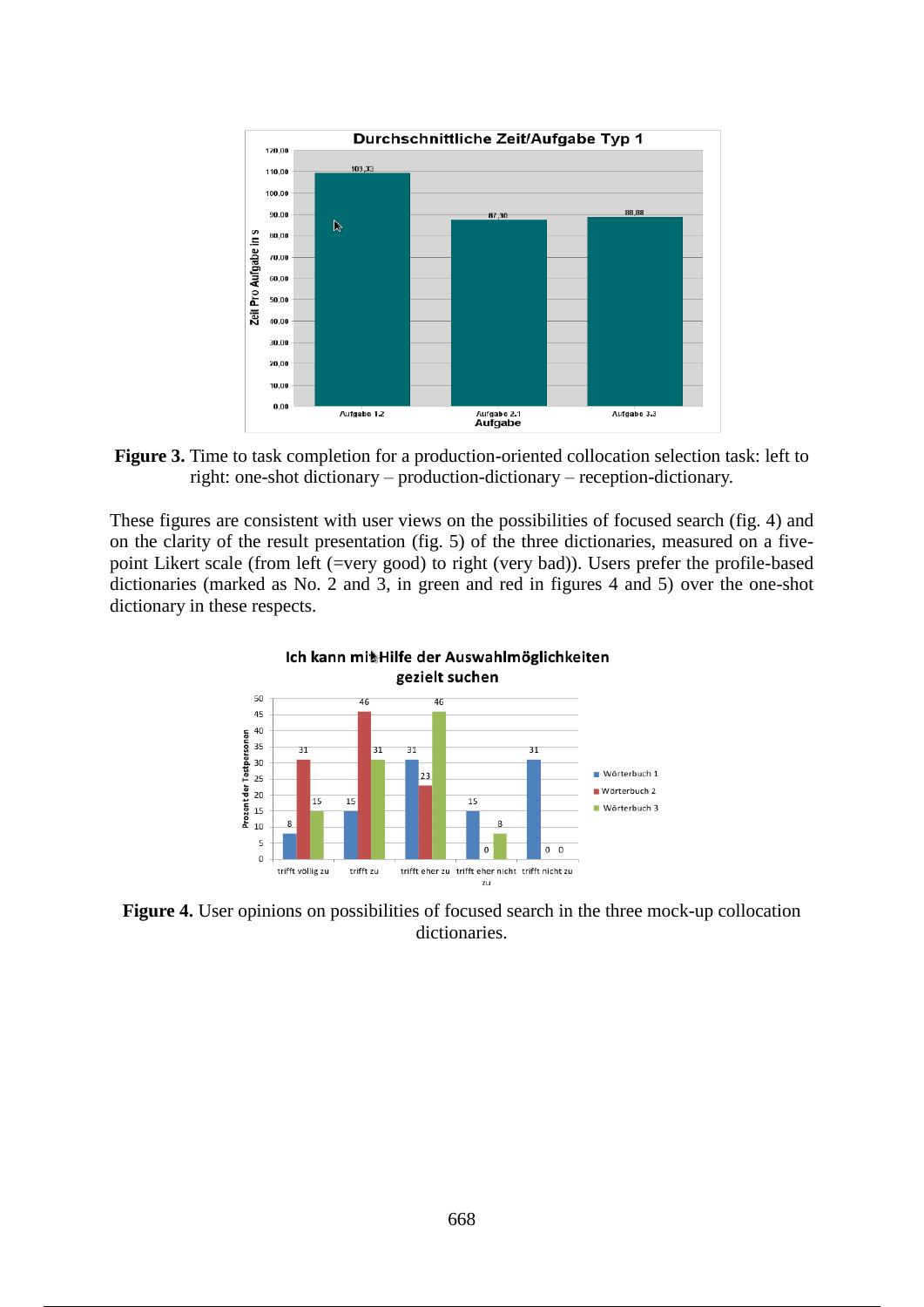

Ich finde die Suchergebnise übersichtlich

**Figure 5.** User opinions on the presentation of search results (clarity) in the three mock-up collocation dictionaries.

However, the fact that our production dictionary mock-up offered different user-definable degrees of detail (e.g. collocation candidates only by category or along with paraphrases, cf. figure 2) was perceived as a complication in the use of the tool rather than as an advantage, by about one third of the subjects. A comment made by most participants to the study was that they had needed some time to get acquainted with the profile-based dictionaries; this shows that these are not exactly conformant to users' a priori expectations. Our users however also noted that once the principles had been understood, the profile-based dictionaries were indeed more effective and efficient than the one-shot dictionary (learnability, memorability).

#### 6. Conclusions and future research

We tested (among other features) the way in which collocation data are made accessible in three different "styles" of electronic dictionaries. Access to collocations typically presupposes a number of decisions on the side of the user: production vs. reception, readings of bases, usage properties of the collocations etc. Usability testing along the lines of information scientific theory and practice provides insight into the usability of lexicographic presentation devices: the complexity of the decisions that lead to appropriate data on collocations is to be distributed over both, the search interface and the design of the display of search results. In the case of a web search engine-like dictionary, all decision and selection tasks are left to the user. Our test subjects found this unhandy and thus inappropriate. Our profile-oriented production dictionary offers several levels of detail of the output, thereby easing the output interpretation, but at the price of complicating data input in the search step (cf. Types 3, 4 and 5 in table 1).

It seems to us that still better and more easy to use devices for searching and retrieving collocation data from electronic dictionaries are needed. These also should be as intuitive to use (expectation- conformant) as possible.

We also have the impression that the design of electronic dictionaries, especially for non-trivial tasks, like collocation search, profits from focused comparative usability tests applied to different variants of user interfaces. Our provisional conclusion is thus that a methodology whereby mock-ups of interfaces for electronic dictionaries are produced by means of rapid prototyping, followed by focused usability tests, may indeed give relatively precise answers to questions about the adequateness of certain concepts for lexicographic data presentation, at least for certain user(type)s.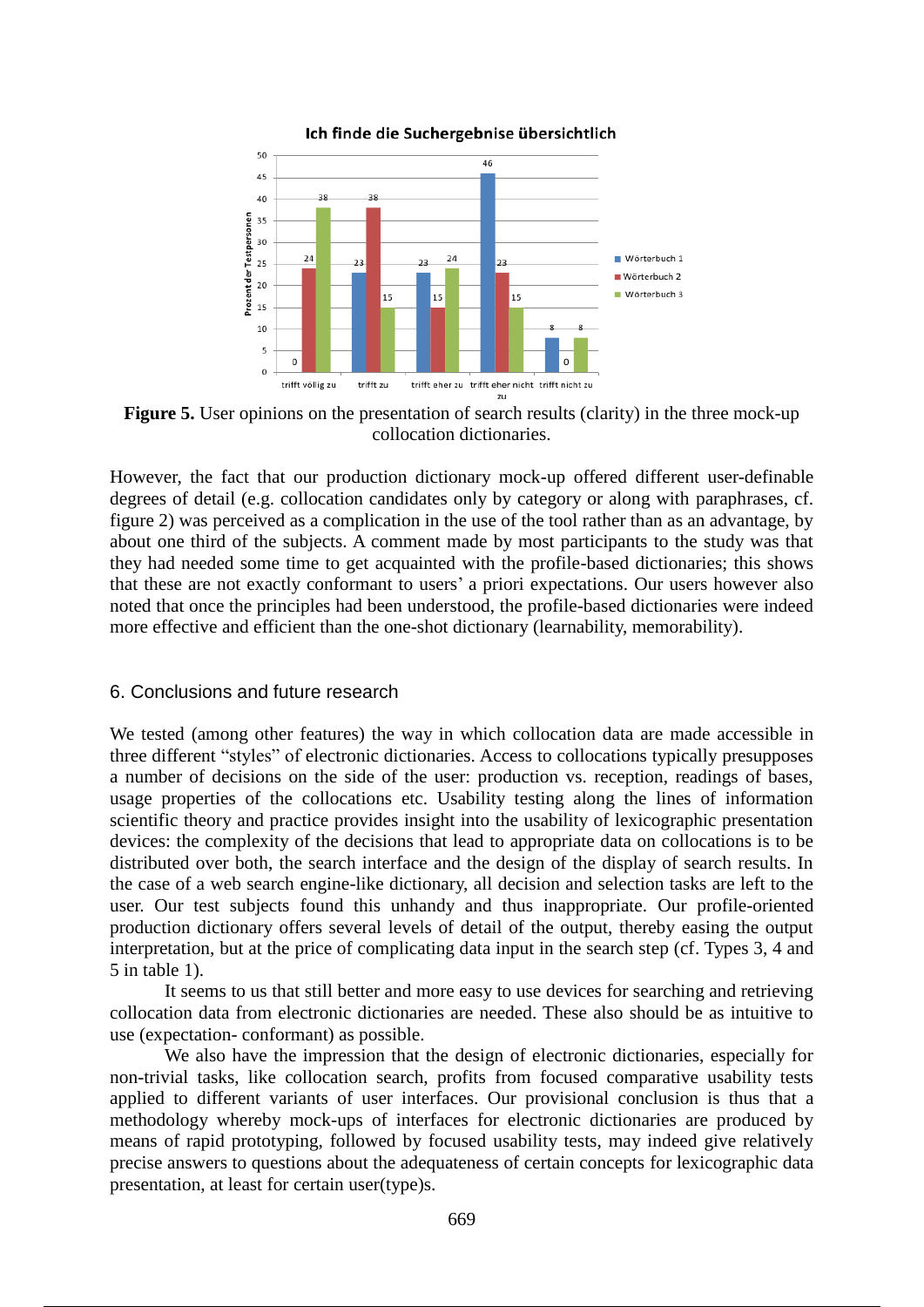As the collocation issue is not yet solved, we intend to analyse further presentational constellations. We also plan to enhance our approach to usability testing and to apply it also to other design issues in the domain of electronic dictionaries.

## **Note**

 $1$ <sup>1</sup> The way to enter collocation search into BLF and its successor ILT has since then been completely modified, cf. Verlinde 2011.

#### References

#### **A. Dictionaries**

*Base lexicale du français***.** 15 November 2011. http://ilt.kuleuven.be/blf/. (BLF) *Elektronisches Lernerwörterbuch Deutsch-Italienisch***.** 15 November 2011. http://dev.eurac.edu:8081/MakeEldit1/Eldit.html. (ELDIT)

**McIntosh, C. (ed.) 2009.** *Oxford Collocations Dictionary for Students of English*. Oxford: Oxford University Press. (OCDSE)

*Lemma A/S***.** 15 November 2011. http://www.lemma.com.

*Online-Wortschatz-Informationsystem Deutsch***.** 15 November 2011**.** http://www.owid.de/. (OWID)

#### **B. Other literature**

- **Bank, C. 2010.** *Die Usability von Online-Wörterbüchern und elektronischen Sprachportalen.*  MA Dissertation, Universität Hildesheim.
- **Bartsch, S. 2004.** *Structural and functional properties of collocations in English. A corpus study of lexical and pragmatic constraints on lexical co-occurrence.* Tübingen: Narr.
- **Bergenholtz, H. and I. Bergenholtz 2011.** 'A Dictionary is a Tool, a Good Dictionary is a Monofunctional Tool.' In P. A. Fuertes-Olivera and H. Bergenholtz (eds.), *e-Lexicography. The Internet, Digital Initiatives and Lexicography.* New york: Continuum, 187–207.
- **Dumas, J. and J. C. Redish 1999.** *A practical guide to usability testing.* (Revised edition.) Norwood: NJ Ablex Publishing.
- **Hausmann, F. J. 2004.** 'Was sind eigentlich Kollokationen?' In K. Steyer (ed.). *Wortverbindungen –mehr oder weniger fest.* Berlin: DeGruyter, 309–334.
- **Heid, U. 2011.** 'Electronic Dictionaries as Tools: Towards an Assessment of Usability*.*' In P. A. Fuertes-Olivera and H. Bergenholtz (eds.), *e-Lexicography. The Internet, Digital Initiatives and Lexicography.* New York: Continuum, 287–304.
- **Tarp, S. 2011.** 'Lexicographical and Other e-Tools for Consultation Purposes: Towards the Individualization of Needs Satisfaction.' In P. A. Fuertes-Olivera and H. Bergenholtz (eds.), *e-Lexicography. The Internet, Digital Initiatives and Lexicography.* New York: Continuum, 54–70.
- **Tiberius, C. and J. Niestadt 2011.** 'Dictionary use: A case study of the ANW.' In I. Kosem and K. Kosem (eds.), *Electronic lexicography in the 21st century: New applications for new users: proceedings of eLex 2011, 10–12 November 2011, Bled, Slovenia.*  Ljubljana: Trojina.
- **Verlinde, S. 2011.** 'Lexicographers' 'have-tos' in the electronic dictionary age.' In I. Kosem and K. Kosem (eds.), *Electronic lexicography in the 21st century: New applications for new users: proceedings of eLex 2011, 10–12 November 2011, Bled, Slovenia.*